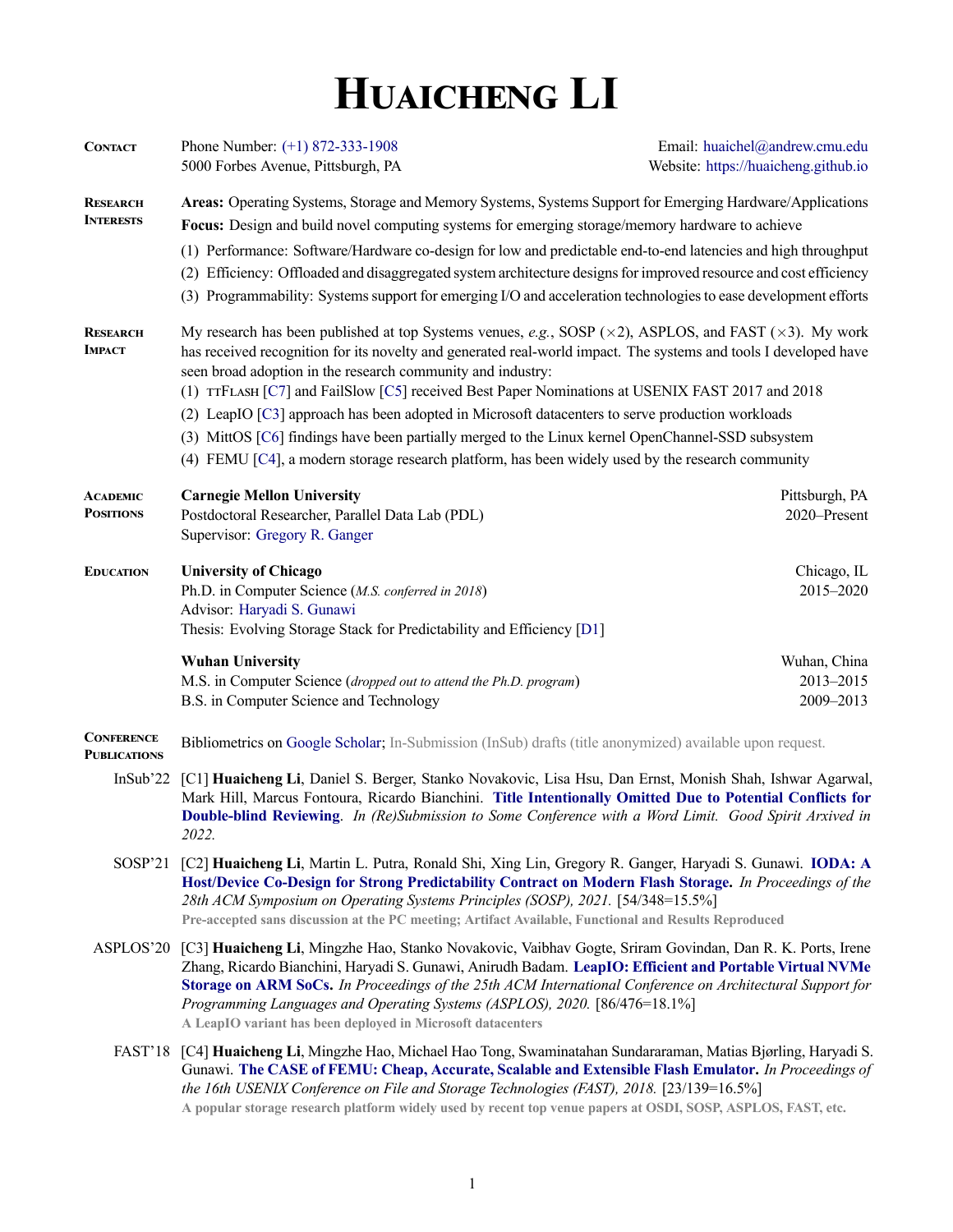<span id="page-1-1"></span>FAST'18 [C5] Haryadi S. Gunawi, Riza Suminto, Russell Sears, Casey Golliher, Swaminatahan Sundararaman, Xing Lin, Tim Emami, Weiguang Sheng, Nematollah Bidokhti, Caitie McCaffrey, Gary Grider, Parks M. Fields, Kevin Harms, Robert B. Ross, Andree Jacobson, Robert Ricci, Kirk Webb, Peter Alvaro, H. Birali Runesh, Mingzhe Hao, **Huaicheng Li**. **[Fail-Slow at Scale: Evidence of Hardware Performance Faults in Large Production Systems.](https://huaicheng.github.io/p/fast18-failslow.pdf)** *In Proceedings of the 16th USENIX Conference on File and Storage Technologies (FAST), 2018.* [23/139=16.5%] **Best Paper Nominee**

<span id="page-1-2"></span>**Fast-Tracked to ACM Transactions on Storage; and Invited to USENIX ;login: Top-2 most cited papers at FAST 2018 Featured on ["the Morning Paper"](https://blog.acolyer.org/2018/02/26/fail-slow-at-scale-evidence-of-hardware-performance-faults-in-large-production-systems/), ["ZDNet"](https://www.zdnet.com/article/how-clouds-fail-slow/), and ["HackerNews"](https://news.ycombinator.com/item?id=16463714)**

SOSP'17 [C6] Mingzhe Hao, **Huaicheng Li***<sup>∗</sup>* , Michael Hao Tong, Chrisma Pakha, Riza Suminto, Cesar A. Stuardo, Andrew A. Chien, Haryadi S. Gunawi. **[MittOS: Supporting Millisecond Tail Tolerance with Fast Rejecting SLO-](https://huaicheng.github.io/p/sosp17-mittos.pdf)[Aware OS Interface](https://huaicheng.github.io/p/sosp17-mittos.pdf).** *In Proceedings of the 26th ACM Symposium on Operating Systems Principles (SOSP), 2017.* [39/232=16.8%]

*<sup>∗</sup>***Almost equal-contribution as the first author**

<span id="page-1-0"></span>**My findings have been partially merged into the Linux OpenChannel-SSD subsystem**

FAST'17 [C7] Shiqin Yan, **Huaicheng Li**, Mingzhe Hao, Michael Hao Tong, Swaminatahan Sundararaman, Andrew A. Chien, Haryadi S. Gunawi. **[Tiny-Tail Flash: Near-Perfect Elimination of Garbage Collection Tail Latencies](https://huaicheng.github.io/p/fast17-ttflash.pdf) [in NAND SSDs.](https://huaicheng.github.io/p/fast17-ttflash.pdf)** *In Proceedings of the 15th USENIX Conference on File and Storage Technologies (FAST), 2017.* [28/116=24.1%] **Best Paper Nominee**

**Fast-Tracked to ACM Transactions on Storage Discussed as an alternative for NVMe IOD interface in next-gen SSDs at industrial events (***e.g.***, SDC, FMS) Top-2 most cited FAST papers in the last 5 years**

## **JOURNAL**

## **PUBLICATIONS**

- InSub'22 [J1] **Huaicheng Li**, Martin L. Putra, Ronald Shi, Fadhil I. Kurnia, Xing Lin, Jaeyoung Do, Achmad Imam Kistijantoro, Gregory R. Ganger, Haryadi S. Gunawi. **[IODA: A Host/Device Co-Design for Strong Predictability](https://huaicheng.github.io) [Contract on Modern Flash Storage.](https://huaicheng.github.io)** In *Submission to ACM Transactions on Storage (TOS)*, 2022. [Extended version of [C2\]](#page-0-2)
	- TOS'18 [J2] Haryadi S. Gunawi, Riza Suminto, Russell Sears, Casey Golliher, Swaminatahan Sundararaman, Xing Lin, Tim Emami, Weiguang Sheng, Nematollah Bidokhti, Caitie McCaffrey, Gary Grider, Parks M. Fields, Kevin Harms, Robert B. Ross, Andree Jacobson, Robert Ricci, Kirk Webb, Peter Alvaro, H. Birali Runesh, Mingzhe Hao, **Huaicheng Li**. **[Fail-Slow at Scale: Evidence of Hardware Performance Faults in Large Production](https://huaicheng.github.io/p/tos18-failslow.pdf) [Systems.](https://huaicheng.github.io/p/tos18-failslow.pdf)** *ACM Transactions on Storage (TOS), Volume 14, Issue 3, November 2018.* [Extended version of [C5](#page-1-1)] **Fast-tracked**

<span id="page-1-4"></span>**Research highlights from FAST 2018, only 5 papers selected**

TOS'17 [J3] Shiqin Yan, **Huaicheng Li**, Mingzhe Hao, Michael Hao Tong, Swaminatahan Sundararaman, Andrew A. Chien, Haryadi S. Gunawi. **[Tiny-Tail Flash: Near-Perfect Elimination of Garbage Collection Tail Laten](https://huaicheng.github.io/p/tos17-ttflash.pdf)[cies in NAND SSDs.](https://huaicheng.github.io/p/tos17-ttflash.pdf)** *ACM Transactions on Storage (TOS), Volume 13, Issue 3, October 2017.* [Extended version of [C7\]](#page-1-0) **Fast-tracked**

<span id="page-1-3"></span>**Research highlights from FAST 2017, only 5 papers selected**

| <b>DISSERTATION</b>       | [D1] Ph.D. Thesis, Evolving Storage Stack for Predictability and Efficiency. University of Chicago. |      |
|---------------------------|-----------------------------------------------------------------------------------------------------|------|
|                           | [D2] M.S. Thesis, FEMU: Fast, Accurate and Extensible Flash Emulator. University of Chicago.        | 2018 |
| <b>HONORS</b><br>& AWARDS | Samsung UR Collaboration Award, \$110,000, (w/ George, Greg, and James)                             | 2021 |
|                           | Facebook Research Gift, (w/ George and Greg)                                                        | 2021 |
|                           | SYSTOR'21 Distinguished Reviewer Award                                                              | 2021 |
|                           | Nomination for the SIGOPS Dennis M. Ritchie Doctoral Dissertation Award (1 per department)          | 2020 |
|                           | University Unrestricted (UU) Fellowship, University of Chicago                                      | 2019 |
|                           | EuroSys'18 Best Reviewer Award (Shadow Program Committee)                                           | 2018 |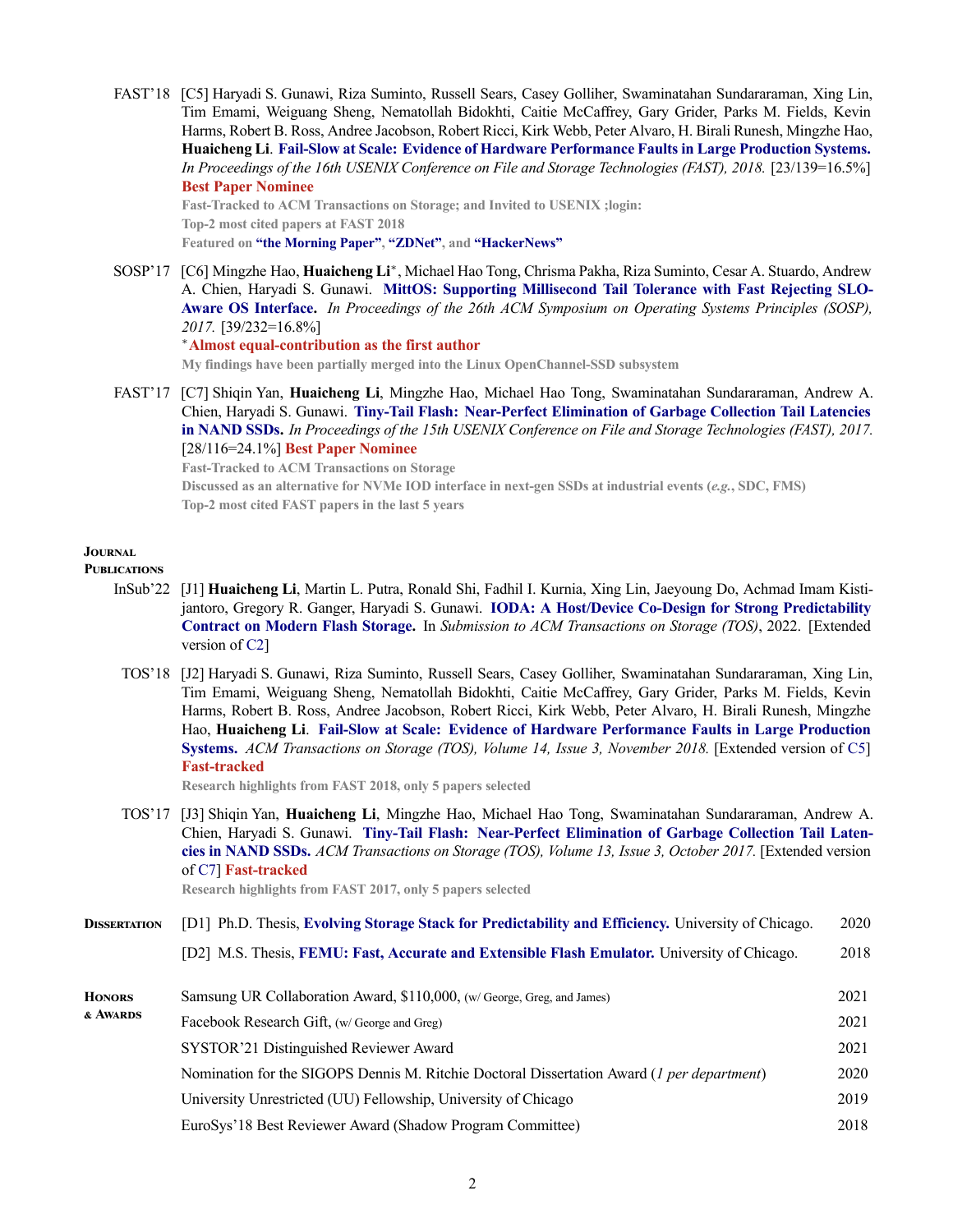|                   | <b>FAST'18 Best Paper Nominee: Fail-Slow at Scale [C5]</b>                                                                                                                                                                                | 2018               |
|-------------------|-------------------------------------------------------------------------------------------------------------------------------------------------------------------------------------------------------------------------------------------|--------------------|
|                   | FAST'17 Best Paper Nominee: Tiny-Tail Flash [C7]                                                                                                                                                                                          | 2017               |
|                   | Travel Grants: OSDI'16, SOSP'17, FAST'18, FAST'20, NSDI'20, ASPLOS'20, ATC'20                                                                                                                                                             | 2016-2020          |
|                   | Bachelor period: First-class Scholarship, National Endeavor Scholarship, Outstanding Graduate, etc.                                                                                                                                       | 2009-2013          |
| WORK              | <b>Research Internships at Industrial Labs</b>                                                                                                                                                                                            |                    |
| <b>EXPERIENCE</b> | Microsoft Research (Redmond), Systems Research Group<br>Research Intern working on resource disaggregation for datacenter deployment [InSub'22]<br>Collaborators: Ricardo Bianchini, Daniel Berger, Stanko Novakovic, Mark Hill, Lisa Hwu | Summer 2020        |
|                   | <b>Microsoft Research (Redmond)</b> , Database Group<br>Research Intern working on programmable storage<br>Collaborator: Jae Young Do                                                                                                     | Summer 2019        |
|                   | Microsoft Research (Redmond), Systems Research Group<br>Research Intern working on offloading cloud storage stack to ARM SoCs [ASPLOS'20]<br>Collaborators: Ricardo Bianchini, Anirudh Badam, Irene Zhang, Dan R. Ports                   | Summer 2018        |
|                   | NetApp, Advanced Technology Group (ATG)<br>Research Intern working on new file system designs for emerging storage hardware<br>Collaborators: Xing Lin, Fan Ni, Art Harkin                                                                | Spring 2020        |
|                   | <b>Research Experience at Universities</b>                                                                                                                                                                                                |                    |
|                   | Carnegie Mellon University, Parallel Data Lab (PDL)<br>Postdoctoral Researcher collaborating with Gregory R. Ganger, George Amvrosiadis,<br>David G. Andersen and CMU students on new storage and memory technologies [InSub'22]          | 2020-Present       |
|                   | <b>University of Chicago</b> , Systems Group<br>Graduate Student Researcher working on Operating and Storage Systems research<br>[SOSP'21, ASPLOS'20, FAST'18, SOSP'17, FAST'17]                                                          | 2015-2020          |
|                   | Wuhan University, Cloud Computing Lab<br>Research Assistant working on I/O virtualization and cloud resource scheduling<br>Advisor: Yili Gong                                                                                             | 2012-2015          |
|                   | <b>Engineering Internship in Industry</b>                                                                                                                                                                                                 |                    |
|                   | <b>Tencent (Shenzhen)</b><br>Undergraduate Intern working on cluster resource monitoring and kernel optimization                                                                                                                          | Summer 2012        |
| <b>SERVICE</b>    | <b>Program Committee (PC)</b>                                                                                                                                                                                                             |                    |
|                   | APSys'21: The 12th ACM SIGOPS Asia-Pacific Workshop on Systems                                                                                                                                                                            | 2021               |
|                   | SYSTOR'21: The 14th ACM International Systems and Storage Conference                                                                                                                                                                      | 2021               |
|                   | <b>External Review Committee (ERC)</b><br>ASPLOS'23: The 28th ACM Intl' Conf. on Architectural Support for PL and OS                                                                                                                      | 2022               |
|                   | <b>Shadow Program Committee</b><br>EuroSys'20: The 15th European Conference on Computer Systems<br>EuroSys'18: The 13th European Conference on Computer Systems                                                                           | 2020<br>2018       |
|                   | <b>Journal Reviewer</b>                                                                                                                                                                                                                   |                    |
|                   | TC: IEEE Transactions on Computers                                                                                                                                                                                                        | 2019, 2020         |
|                   | TOCS: ACM Transactions on Computer Systems                                                                                                                                                                                                | 2019               |
|                   | TPDS: IEEE Transactions on Parallel and Distributed Systems<br>JPDC: Journal of Parallel and Distributed Computing                                                                                                                        | 2019<br>2019, 2021 |
|                   | TOS: ACM Transactions on Storage                                                                                                                                                                                                          | 2018               |
|                   | CACM: Communications of the ACM                                                                                                                                                                                                           | 2018               |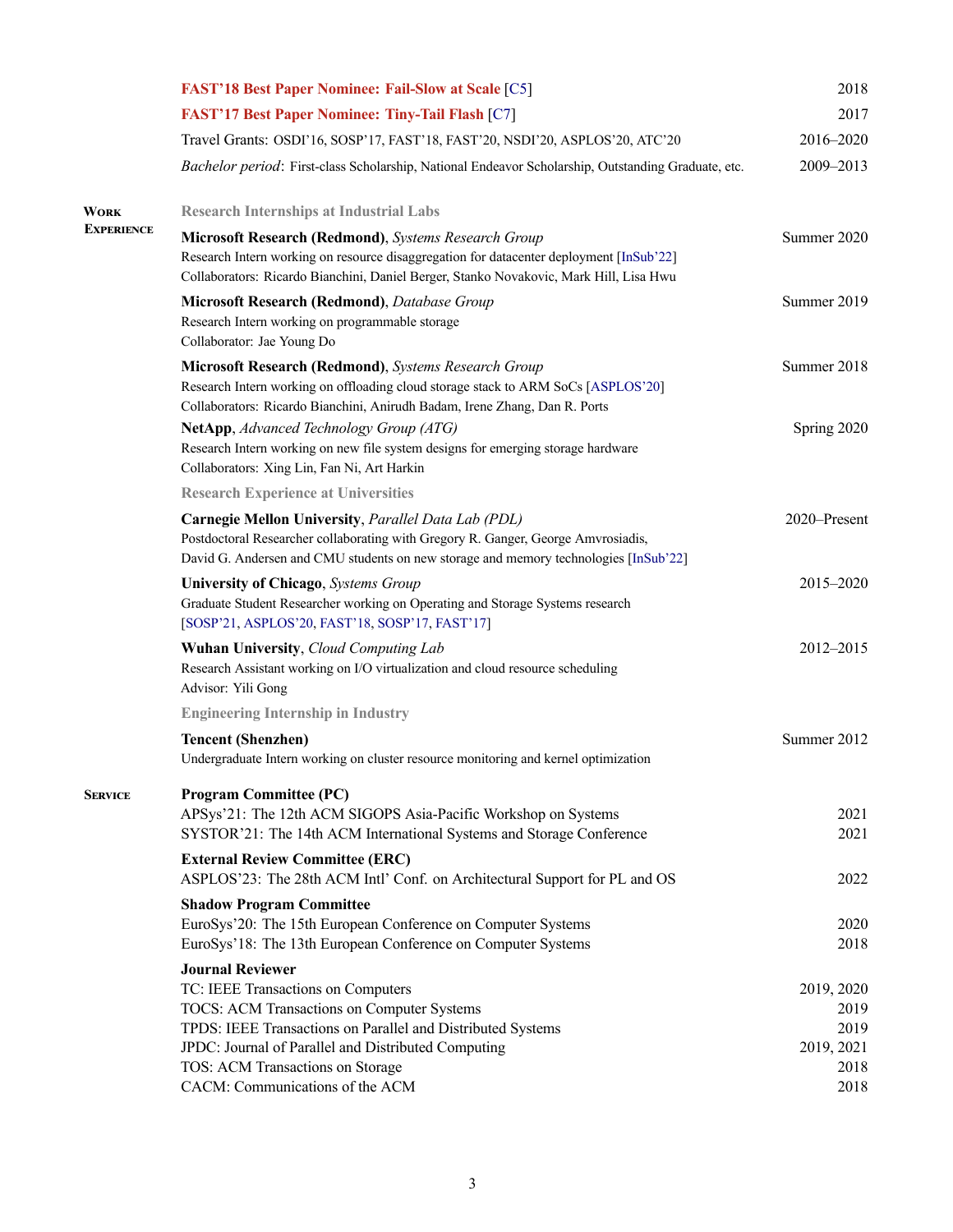|                   | <b>External Reviewer</b>                                                                                                                           |              |
|-------------------|----------------------------------------------------------------------------------------------------------------------------------------------------|--------------|
|                   | FAST'19: The 17th USENIX Conference on File and Storage Technologies                                                                               | 2019         |
|                   | ATC'18: The 2018 USENIX Annual Technical Conference                                                                                                | 2018         |
|                   | Secondary/Sub-reviewer                                                                                                                             |              |
|                   | FAST'20: The 18th USENIX Conference on File and Storage Technologies                                                                               | 2020         |
|                   | SOSP'19: The 27th ACM Symposium on Operating Systems Principles                                                                                    | 2019<br>2019 |
|                   | ASPLOS'19: The 24th ACM Intl' Conf. on Architectural Support for PL and OS<br>FAST'18: The 16th USENIX Conference on File and Storage Technologies | 2018         |
|                   |                                                                                                                                                    |              |
|                   | <b>Artifact Evaluation Committee (AEC)</b><br>SOSP'21: The 28th ACM Symposium on Operating Systems Principles                                      | 2021         |
|                   | <b>Departmental Service</b><br>Graduate Student Ministry - Minister for Faculty Hiring, CS Dept, University of Chicago                             | 2019         |
|                   | <b>Other Activities</b>                                                                                                                            |              |
|                   | SOSP'21 Mentoring Program                                                                                                                          | 2021         |
|                   | Session Chair: SYSTOR'21 ("Storage Session")                                                                                                       | 2021         |
|                   | USENIX HotStorage'20 Program Committee Meeting Scribe                                                                                              | 2020         |
|                   | Chameleon Cloud Testbed Student Ambassador                                                                                                         | 2020         |
|                   | USENIX ATC'18 Program Committee Meeting Scribe                                                                                                     | 2018         |
| <b>TALKS</b>      | IODA: Host/Device Co-Design for Strong Predictability Contract on Modern Flash Storage                                                             |              |
|                   | Conference Talk, SOSP'21, Online<br>Parallel Data Lab (PDL) Seminar, Carnegie Mellon University, PA, USA                                           | 2021<br>2021 |
|                   |                                                                                                                                                    |              |
|                   | <b>Towards Hardware-based Memory Disaggregation</b><br>Invited Talk, Microsoft Research (Redmond), WA, USA                                         | 2020         |
|                   | <b>NVMeFS: SmartNIC-centric File System Offloading</b>                                                                                             |              |
|                   | Invited Talk, NetApp, CA, USA                                                                                                                      | 2020         |
|                   | <b>Evolving Storage Stack for Predictability and Efficiency</b>                                                                                    |              |
|                   | Invited Talk, University of Illinois at Urbana-Champaign, IL, USA                                                                                  | 2021         |
|                   | Ph.D. Thesis Defense, University of Chicago, IL, USA                                                                                               | 2020         |
|                   | Invited Talk, Carnegie Mellon University, PA, USA                                                                                                  | 2020         |
|                   | Invited Talk, Microsoft Research - Cambridge, UK                                                                                                   | 2020         |
|                   | Invited Talk, University of California - Berkeley, CA, USA                                                                                         | 2020         |
|                   | Invited Talk, University of Wisconsin - Madison, WI, USA                                                                                           | 2020         |
|                   | LeapIO: Efficient and Portable Virtual NVMe Storage on ARM SoCs                                                                                    |              |
|                   | Invited Talk, CAS ICT Young Scholar Forum, Beijing, China                                                                                          | 2020         |
|                   | Conference Talk, ASPLOS'20, Lausanne, Switzerland<br>Ph.D. Thesis Proposal, University of Chicago, IL, USA                                         | 2020<br>2019 |
|                   | Invited Talk, Microsoft Research (Redmond), WA, USA                                                                                                | 2018         |
|                   | The CASE of FEMU: Cheap, Accurate, Scalable and Extensible Flash Emulator                                                                          |              |
|                   | Master Thesis Defense, University of Chicago, IL, USA                                                                                              | 2018         |
|                   | Conference Talk, FAST'18, Oakland, CA, USA                                                                                                         | 2018         |
| <b>TEACHING</b>   | <b>Co-Instructor</b>                                                                                                                               |              |
| <b>EXPERIENCE</b> | 18-746: Storage Systems (Fall 2021), Carnegie Mellon University                                                                                    | 2021         |
|                   | Course website: https://course.ece.cmu.edu/ ece746/index.html                                                                                      |              |
|                   | $\hookrightarrow$ Co-teaching with Gregory R. Ganger and George Amvrosiadis, $\sim$ 100 students (BS/MS/PhD)                                       |              |
|                   | $\hookrightarrow$ Designing and giving lectures on storage management, file systems, etc.                                                          |              |
|                   | $\hookrightarrow$ End-to-end class administration: course website, weekly TA meetings, designing quizzes, grading, etc.                            |              |
|                   | <b>Guest Lecturer</b>                                                                                                                              |              |
|                   | 18-746: Storage Systems (Fall 2020), Carnegie Mellon University                                                                                    | 2020         |
|                   |                                                                                                                                                    |              |

*,→* Topic: "Ins and Outs of Storage Offloading using ARM SoCs"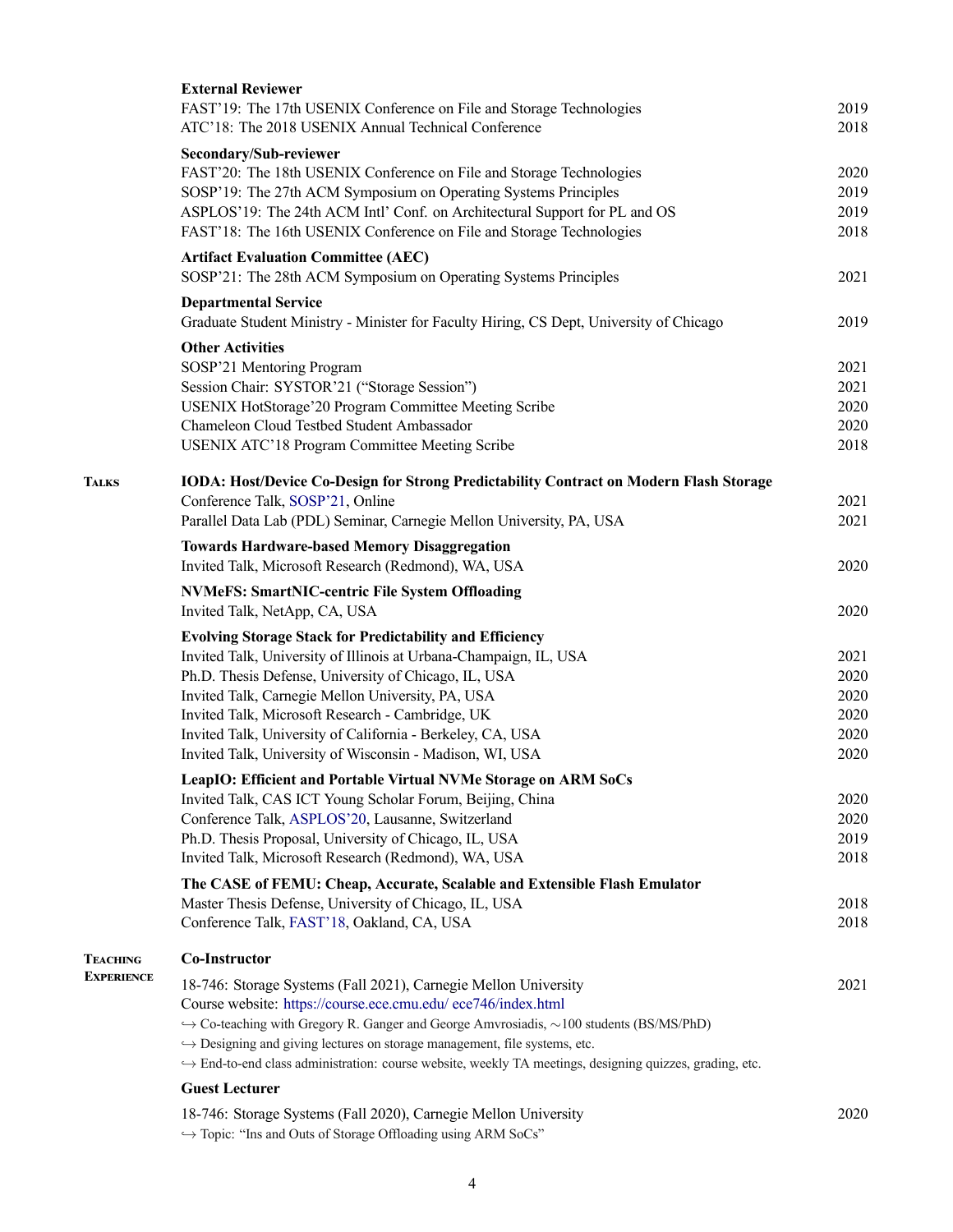|                                 | <b>Teaching Assistant</b>                                                                                                                                                                                                                                                                                                         |                                                              |  |
|---------------------------------|-----------------------------------------------------------------------------------------------------------------------------------------------------------------------------------------------------------------------------------------------------------------------------------------------------------------------------------|--------------------------------------------------------------|--|
|                                 | CMSC 230: Operating Systems, University of Chicago, TA<br>$\rightarrow$ Hosting lab sessions about Pintos projects (tutorials/lectures, office hours, grading, etc.), Rating: 9.4/10                                                                                                                                              | 2015, 2018, 2019                                             |  |
|                                 | Computer Organization and Design, Wuhan University, TA                                                                                                                                                                                                                                                                            | 2014                                                         |  |
| <b>STUDENT</b><br>MENTORING     | <b>Students at Carnegie Mellon University I work with</b>                                                                                                                                                                                                                                                                         |                                                              |  |
|                                 | Thomas Kim (CS Ph.D. student), on Zoned Storage (ZNS)<br>Sara McAllister (CS Ph.D. student), on OS support for memory disaggregation<br>Daiyaan Arfeen (CS Ph.D. student), on Computational Storage<br>Nirjhar Mukherjee (CS Ph.D. student), on Computational Storage                                                             | 2020-Present<br>2021-Present<br>2021-Present<br>2021-Present |  |
|                                 | Sumanth Subramanya (MCSD master student), on Programmable Storage<br>Jiuzhi Yu (MCSD master student), on Programmable Storage<br>Zixu Chen (MCSD master student), on Programmable Storage<br>Aditya Shetty (MCSD master student), on Programmable Storage                                                                         | 2022-Present<br>2022-Present<br>2021-2022<br>2021-2022       |  |
|                                 | <b>Mentees at University of Chicago</b>                                                                                                                                                                                                                                                                                           |                                                              |  |
|                                 | As thesis research advisor:<br>Yesa Rahmad (BS/MS)), on FEMU scalability optimization<br>Fadhil I. Kurnia (BS→PhD student at University of Massachusetts - Amherst)<br>Martin L. Putra (BS $\rightarrow$ PhD student at University of Chicago, co-author of [C2])<br>Ronald Shi (BS/MS $\rightarrow$ Facebook, co-author of [C2]) | 2019-2020<br>2018-2020<br>2018-2020<br>2018-2019             |  |
|                                 | As research project mentor:<br>UChicago: Kelvin Ho (MS), Yang Chen (MS), Jingchun Wang (MS), Jingjie Wan (MS)<br>Remote: Sujin Park (BS→Ph.D. student at Georgia Institute of Technology)                                                                                                                                         | 2017-2018<br>2019                                            |  |
| <b>GRANT</b><br>WRITING         | Co-PI, Microsoft Azure - Research Proposal, Memory Disaggregation<br>With Daniel S. Berger; (ongoing)                                                                                                                                                                                                                             | 2021                                                         |  |
|                                 | Co-PI, Samsung MSL - Research Proposal, Composable Storage Architecture<br>With George Amvrosiadis, Gregory R. Ganger, and James C. Hoe; (I'm the major proposal writer.)                                                                                                                                                         | 2021                                                         |  |
|                                 | Co-PI, Facebook Request for Proposals, Next-generation Data Infrastructure<br>With George Amvrosiadis and Gregory R. Ganger;                                                                                                                                                                                                      | 2021                                                         |  |
| <b>SOFTWARE</b>                 | IODA: https://github.com/huaicheng/IODA (3☆)<br>LeapIO: https://github.com/huaicheng/LeapIO (10☆)<br>$\hookrightarrow$ A LeapIO variant has been deployed in Microsoft datacenters.                                                                                                                                               | 2021<br>2020                                                 |  |
|                                 | FEMU: https://github.com/ucare-uchicago/FEMU (190 $\approx$ )<br>← FEMU is a popular storage research platform widely used by top venue papers at ASPLOS, FAST, OSDI, and SOSP, etc.                                                                                                                                              | 2018                                                         |  |
|                                 | MITTSSD: https://github.com/ucare-uchicago/mittssd $(6\%)$<br>TTFLASH: https://github.com/ucare-uchicago/tinyTailFlash (7 x)<br>Linux Kernel Contributor: Linux Open-Channel SSD Subsystem - pblk $(120\%)$                                                                                                                       | 2018<br>2017<br>2017                                         |  |
| <b>SKILLS</b>                   | Linux Kernel: Hacking experience with KVM, MM, EXT4, BIO, MD, LightNVM, NVMe subsystems                                                                                                                                                                                                                                           |                                                              |  |
|                                 | Systems: Hacking experience with QEMU, SPDK, RocksDB, MongoDB, Spark, FEMU, SSDSim                                                                                                                                                                                                                                                |                                                              |  |
|                                 | Hardware Platforms: BlueField/StingRay SmartNIC, OpenChannel-SSD, OpenSSD, DFC, SmartSSD<br>Programming & Tools: C/C++, Python, Bash; Awk, Sed, Gnuplot, GDB, L <sup>AT</sup> FX, etc.                                                                                                                                            |                                                              |  |
| <b>MEDIA</b><br><b>COVERAGE</b> | <b>Fail-Slow at Scale</b><br>The Morning Paper, https://blog.acolyer.org, search "fail slow at scale"<br>ZDNet https://www.zdnet.com/article/how-clouds-fail-slow                                                                                                                                                                 | 2018<br>2018                                                 |  |

ZDNet, <https://www.zdnet.com/article/how-clouds-fail-slow> 2018<br>
Hacker News, https://news.ycombinator.com/item?id=16463714 2018 Hacker News, <https://news.ycombinator.com/item?id=16463714>